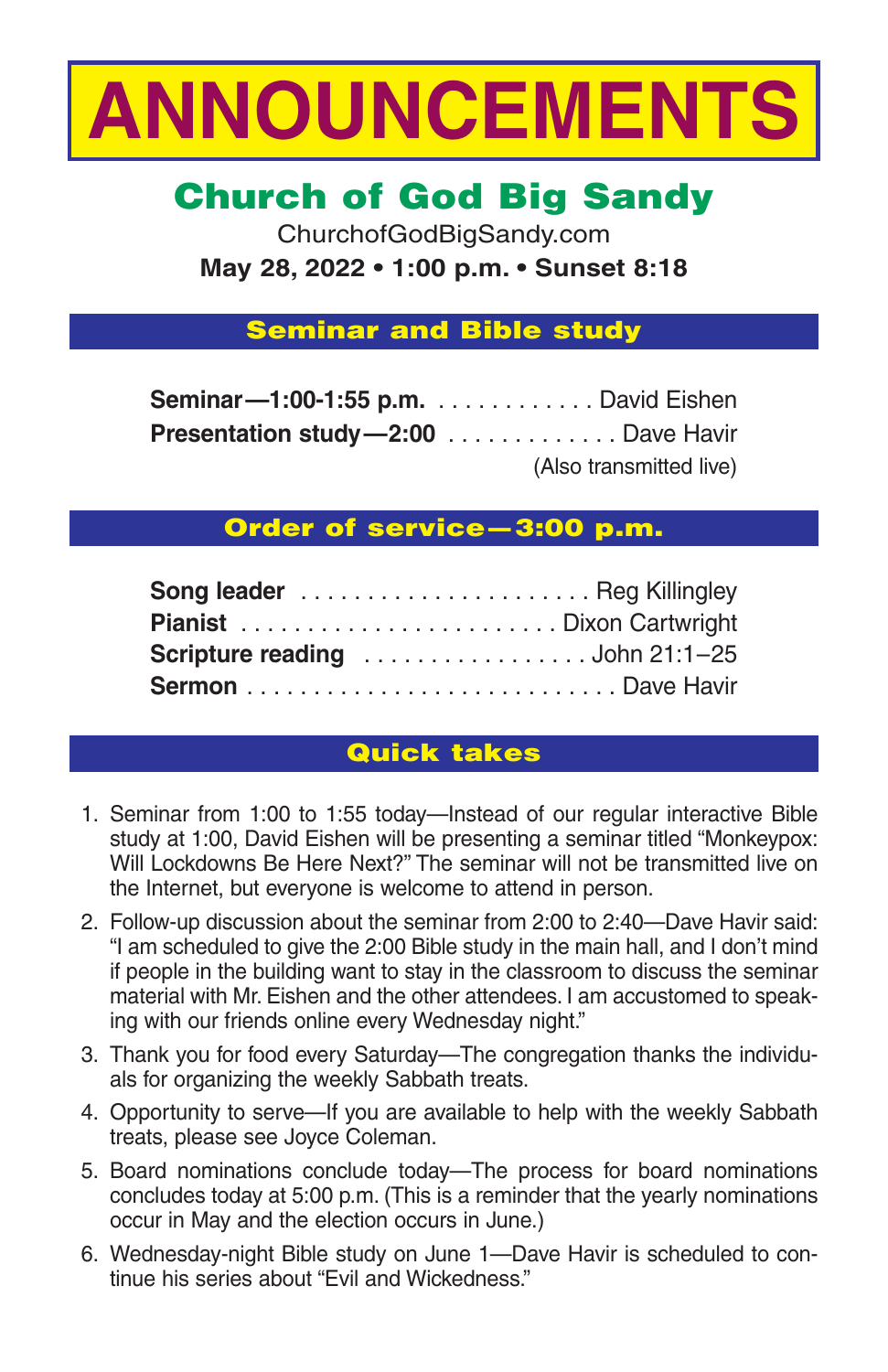7. Day of Pentecost on Sunday, June 5—The congregation will be observing the Day of Pentecost on Sunday, June 5. Here is the schedule for the day.

| $\blacksquare$ 1:00 p.m. | Interactive Bible study  |
|--------------------------|--------------------------|
| $\blacksquare$ 2:00      | Bible-study presentation |
| $\blacksquare$ 3:00      | Church service           |
| $\blacksquare$ 4:00      | Enhanced finger foods    |

- 8. Edifying the Body—This week's article is "Are Leftists About to Kill Millions of People?" by Kurt Schlichter.
- 9. Among Friends—This week's article is "Evil and Wickedness in Ecclesiastes" by Dave Havir.
- 10. Eye on the World—This week's "Eye on the World" is 30 pages. This edition has four articles (with the article about monkeypox being 2,737 words) and 198 headlines.

# **Prayer updates**

**Timberly Dunnam** reports that she is still dealing with pain from the "vein" stone" that we mentioned in last week's bulletin.

On Tuesday (May 17), **Karl Wilson** was diagnosed with a blocked bile duct and had a procedure at a hospital. On Wednesday, a doctor removed his gallbladder. His wife, **Sharon,** was able to take him home yesterday.

# **New prayer requests**

**Antoine Smiley** of Austin had abdominal pain for several weeks and finally went to a hospital on Monday. It was at that point that Mr. Smiley learned that his appendix had burst. After the surgery, he had difficulty fighting off the infection. The doctor further discovered a partially collapsed lung due to shallow breathing. Since his white-blood-cell count was elevated and his heart rate was rapid, the doctor was concerned about the continued infection and sepsis.

**Susan Kile** of Amarillo went to the hospital due to an intestinal blockage.

**Ron Crank** of Kansas City, Mo., has been diagnosed with a collapsed esophagus.

**Walt Deptula** of Nacogdoches is recovering after having angiopathic surgery.

**Sandy Ashcraft** of Big Sandy learned of a mass discovered in her left breast.

**Carol Key** of the Big Sandy area (who had hip surgery in November) has continued to have treatment for the repaired hip.

# **Thought for the week**

"Remember, there are two ways to enslave individuals—work them for no pay or pay them for no work.*—Allen West*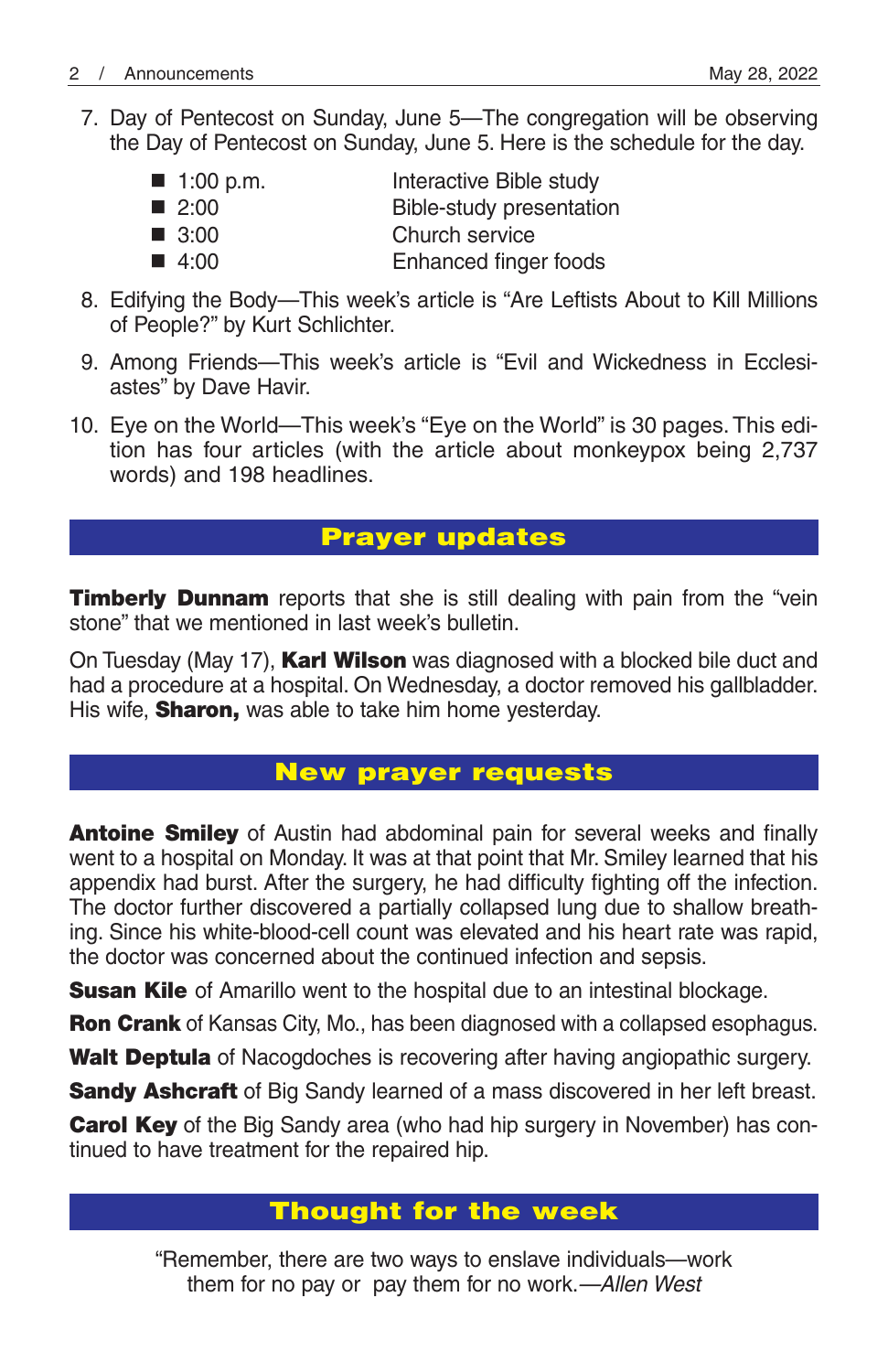# **Scriptures to consider**

*Genesis 41:29-30*—"Indeed seven years of great plenty will come throughout all the land of Egypt; but after them seven years of famine will arise, and all the plenty will be forgotten in the land of Egypt; and the famine will deplete the land."

*Genesis 41:34-36*—"Let Pharaoh do this, and let him appoint officers over the land, to collect one-fifth of the produce of the land of Egypt in the seven plentiful years. And let them gather all the food of those good years that are coming, and store up grain under the authority of Pharaoh, and let them keep food in the cities. Then that food shall be as a reserve for the land for the seven years of famine which shall be in the land of Egypt, that the land may not perish during the famine."

*Genesis 41:47-49*—"Now in the seven plentiful years the ground brought forth abundantly. So he gathered up all the food of the seven years which were in the land of Egypt, and laid up the food in the cities; he laid up in every city the food of the fields which surrounded them. Joseph gathered very much grain, as the sand of the sea, until he stopped counting, for it was immeasurable."

*Genesis 41:56-57*—"The famine was over all the face of the earth, and Joseph opened all the storehouses and sold to the Egyptians. And the famine became severe in the land of Egypt. So all countries came to Joseph in Egypt to buy grain, because the famine was severe in all lands."

*Matthew 25:8-9*—"And the foolish said to the wise, 'Give us some of your oil, for our lamps are going out.' But the wise answered, saying, 'No, lest there should not be enough for us and you; but go rather to those who sell, and buy for yourselves.' "

*Luke 12:21*—"So is he who lays up treasure for himself, and is not rich toward God."

*Luke 12:22*—"Then He said to His disciples, 'Therefore I say to you, do not worry about your life, what you will eat; nor about the body, what you will put on.' "

*Luke 12:29-31*—"And do not seek what you should eat or what you should drink, nor have an anxious mind. For all these things the nations of the world seek after, and your Father knows that you need these things. But seek the kingdom of God, and all these things shall be added to you."

*Acts 4:32, 34-35*—"Now the multitude of those who believed were of one heart and one soul; neither did anyone say that any of the things he possessed was his own, but they had all things in common . . . Nor was there anyone among them who lacked; for all who were possessors of lands or houses sold them, and brought the proceeds of the things that were sold, and laid them at the apostles' feet; and they distributed to each as anyone had need."

*Acts 11:29-30*—"Then the disciples, each according to his ability, determined to send relief to the brethren dwelling in Judea. This they also did, and sent it to the elders by the hands of Barnabas and Saul."

*Romans 15:25-26*—"But now I am going to Jerusalem to minister to the saints. For it pleased those from Macedonia and Achaia to make a certain contribution for the poor among the saints who are in Jerusalem."